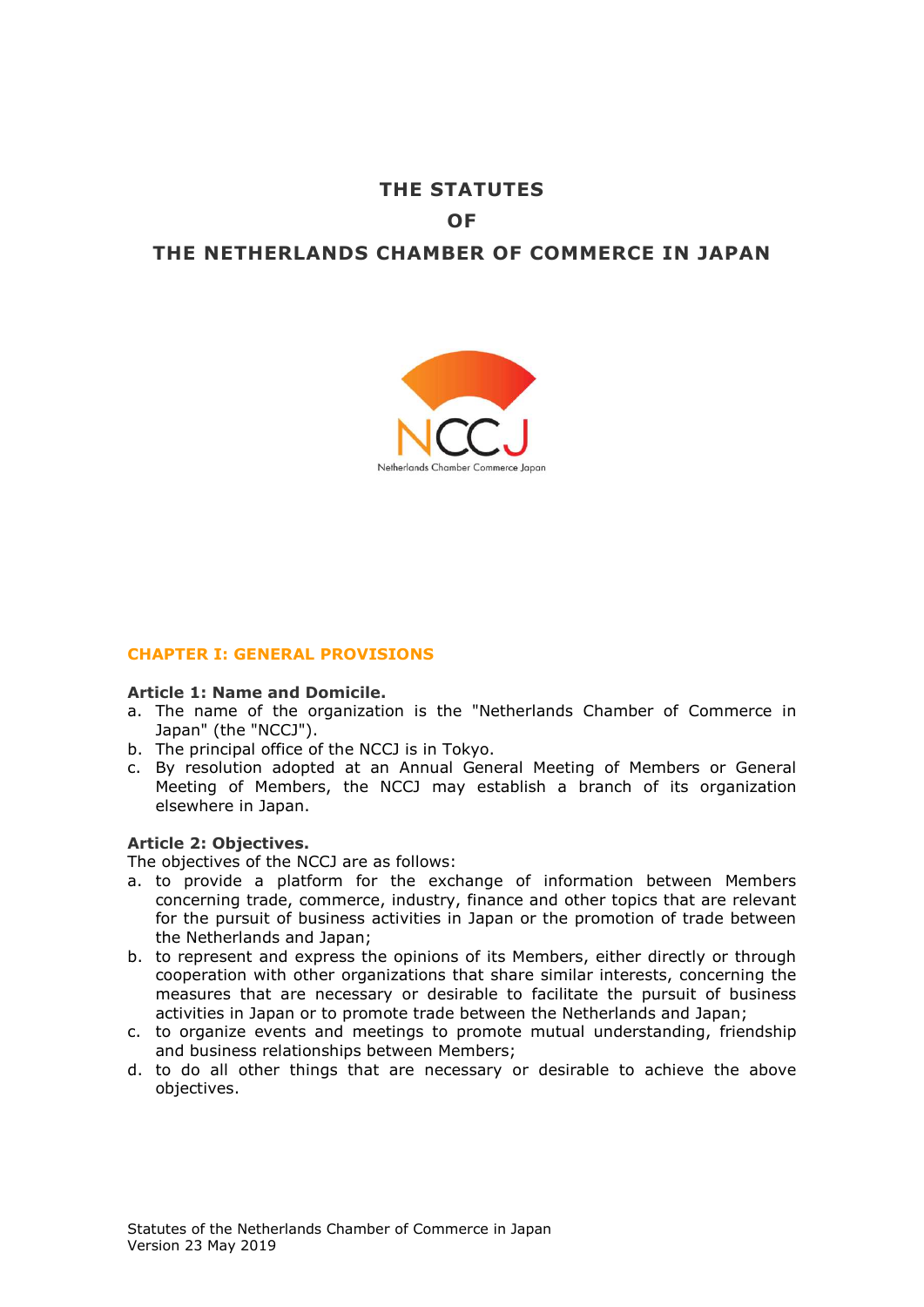

## **CHAPTER II: MEMBERS**

## **Article 3: Classification of Members.**

Members of the NCCJ are classified as follows:

- (1) Regular Members; and
- (2) Honorary Members.

# **Article 4: Eligibility for Membership.**

Eligibility for Membership of the NCCJ is determined as follows:

(1) Regular Members.

- a. corporations, other business organizations and any institutions with official seat (in Dutch: *statutaire zetel*) in the Netherlands;
- b. corporations or other business organizations with official seat in Japan, in which a majority of the voting rights is exercised by a corporation or other business organization with official seat in the Netherlands or by an individual or individuals of Netherlands nationality;
- c. corporations, other business organizations and any institutions that do not belong to any of the categories referred to under paragraph a. or paragraph b. and that seek business and/or friendship relationships with the NCCJ's members or otherwise actively contribute towards realization of the objectives of the NCCJ;
- d. individuals of Netherlands nationality; and
- e. individuals of other than Netherlands nationality who seek business and/or friendship relationships with the NCCJ's members or otherwise actively contribute towards realization of the objectives of the NCCJ.
- (2)Honorary Members.

Individuals elected by the Management Committee who accept the invitation of the Management Committee to become Honorary Members.

# **Article 5: Regular Membership.**

- a. Every application for Regular Membership must be submitted by the Secretary to the Management Committee. The Management Committee considers and decides on the admission of the candidate at its next or a subsequent Meeting.
- b. After admission by the Management Committee, Membership comes into effect upon payment of the contribution by the Regular Member.

# **Article 6: Honorary Membership.**

- a. Honorary Membership comes into effect upon the candidate's written acceptance of the invitation of the Management Committee to become an Honorary Member.
- b. Honorary Membership terminates upon the departure of the Member from Japan, unless the Honorary Membership continues under a special resolution of the Management Committee.
- c. Honorary Members are exempt from payment of Annual Contribution and have no right to vote at any Meeting of the NCCJ.

# **Article 7: Voting Rights.**

- a. A corporation, other business organization or institution registered as Regular Member of the NCCJ designates a resident of Japan of good standing as its representative(s) to vote.
- b. A Regular Member has one or more votes at Meetings of Members. A Regular Member holding voting rights may represent at most three other Regular Members with a valid proxy issued in writing.
- c. A Member whose Annual Contribution is delinquent in accordance with Article 8 is not entitled to vote or to vote by proxy, or to hold elective office until the delinquency terminates.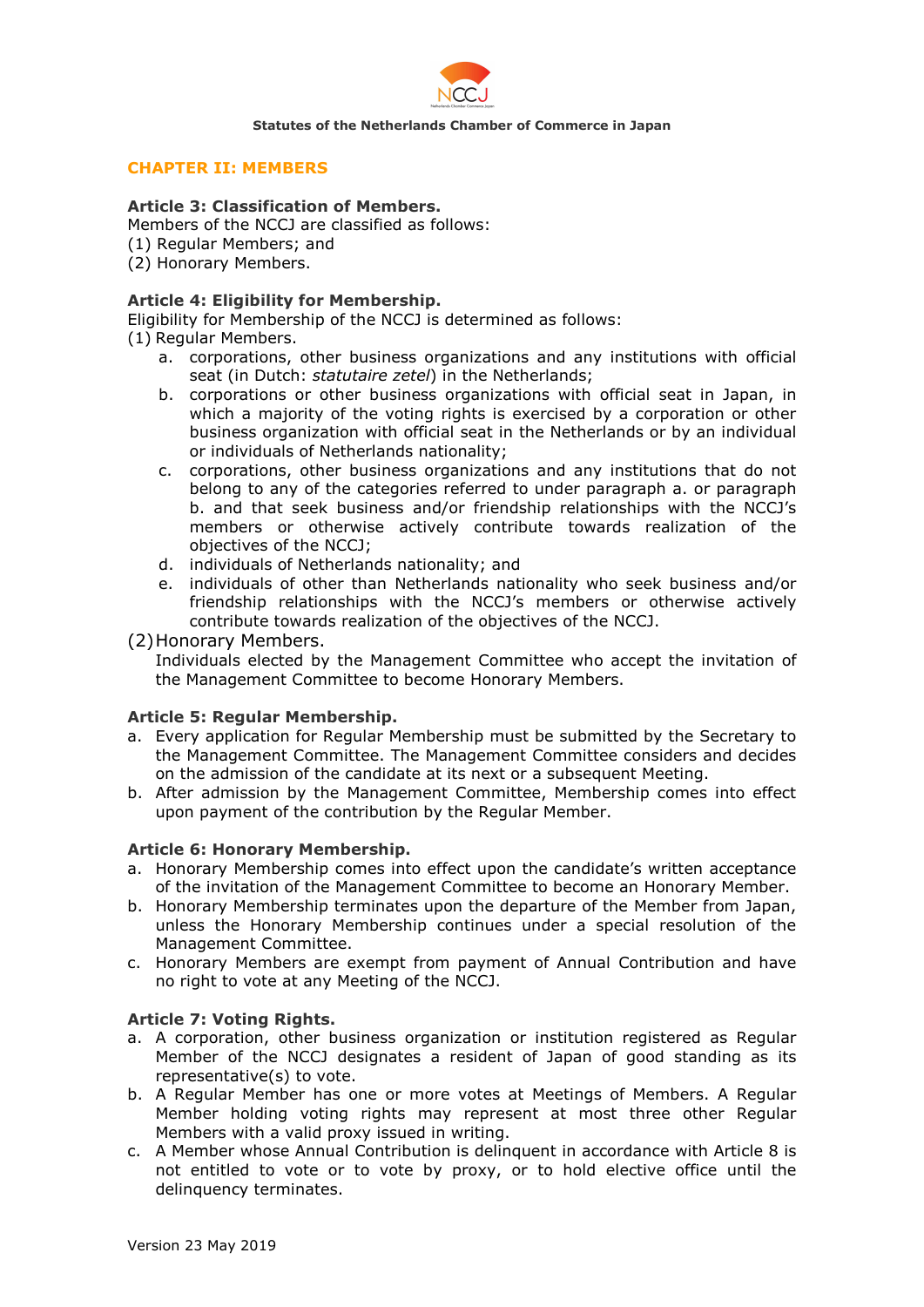

## **Article 8: Contributions.**

- a. A Regular Member shall pay the Annual Contribution in advance at the commencement of the Financial Year.
- b. If the Membership of a Regular Member comes into effect within a financial year, then the contribution is computed by dividing the yearly contribution by 12 and by multiplying the result with the number of months remaining for that year.
- c. The amount of the Annual Contribution is determined by the Management Committee and approved by the Annual General Meeting of Members.
- d. The Annual Contribution is considered delinquent if a Member does not pay the contribution within the period of sixty days after the commencement of the Financial Year, and if after this period the Member does not pay the contribution within the period of thirty days after receipt of the notice sent by the Treasurer regarding the outstanding contribution.

## **Article 9: Expulsion.**

- a. If in the opinion of the Management Committee the continued Membership of any Member is detrimental to the NCCJ, then the Management Committee is empowered to expel the Member.
- b. The expelled Member is entitled to appeal the expulsion at the next Annual General Meeting of Members or General Meeting of Members. The appeal must be included as a separate item on the agenda for the Meeting without stating the name of the Member concerned. The Meeting decides by voting in writing.
- c. A decision of the Management Committee to expel a Member may only be revoked if at least three quarters of the Members holding voting rights present at the Meeting agree to revoke. If the expelled Member is not present or represented at the Meeting, the Meeting may vote on the expulsion decision by deeming the Member to be present or to be represented at the Meeting.
- d. If the Annual Contribution of any Member becomes delinquent under Article 8, the Treasurer shall give due notice thereof to the Member. If the Contribution remains unpaid at the end of the Financial Year and no satisfactory reason is given therefore, then the Member may be deleted from the list of Members of the NCCJ by resolution duly adopted by the Management Committee.

#### **Article 10: Resignation.**

- a. If a Member wishes to resign, then the member must give a written notice to the Secretary before the first day of the last month of the Financial Year. If the written notice is given after the first day of the last month of the Financial Year, then the Annual Contribution for the subsequent Financial Year is due notwithstanding the written notice.
- b. If a resignation comes into effect within a Financial Year, then no refund is made regarding the Annual Contribution for that year.

## **CHAPTER III: MANAGEMENT COMMITTEE AND SUBCOMMITTEES**

#### **Article 11: Management Committee.**

- a. The NCCJ has a Management Committee consisting of the following Officers: (1) Chairman;
	- (2) Vice-Chairman;
	- (3) Secretary;
	- (4) Treasurer;
	- (5) one or more Directors.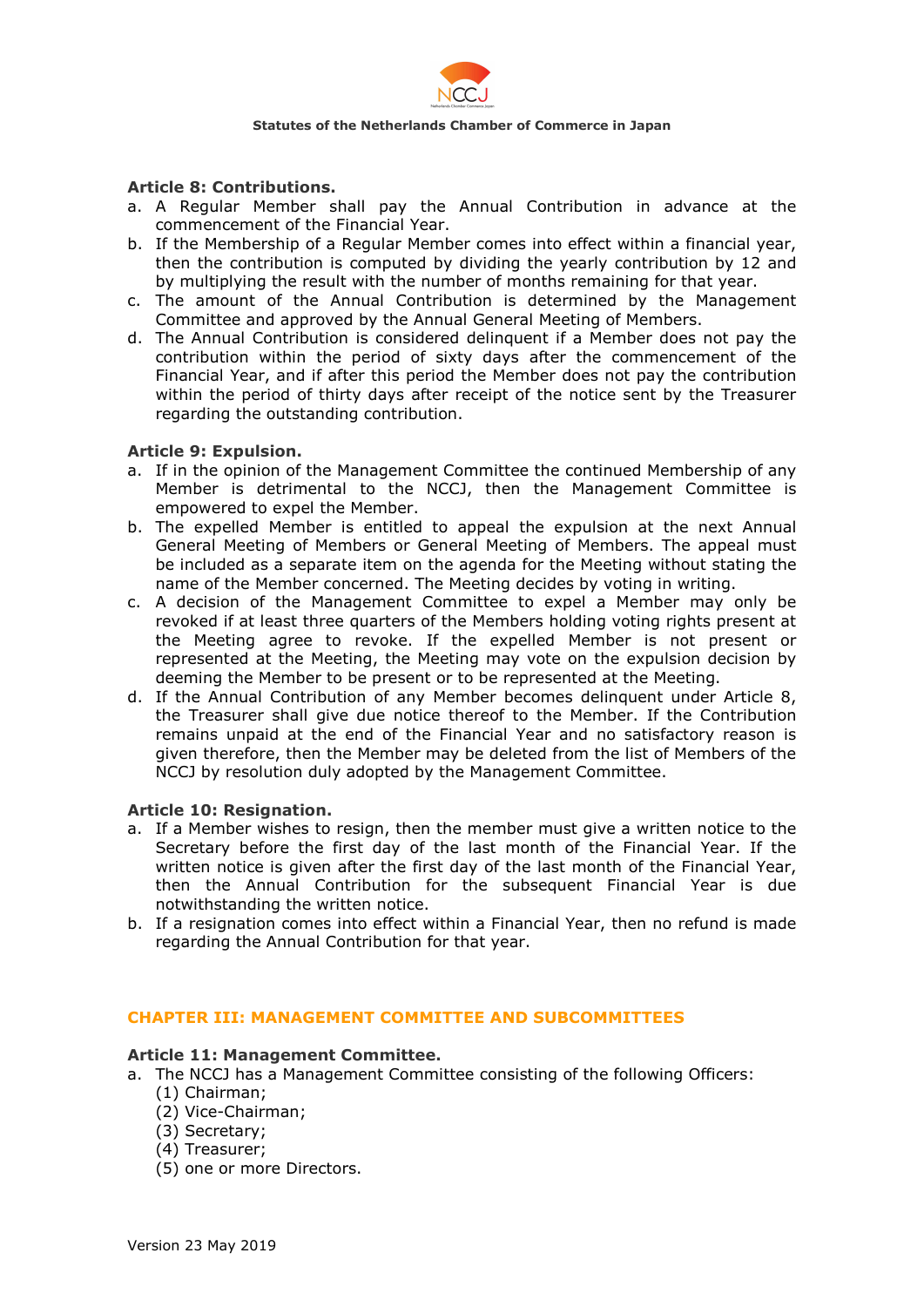

- b. The Officers must be Regular Members or their representatives designated in accordance with Article 7(a).
- c. The term of office of the Management Committee ends at the Annual General Meeting of Members under article 12.

# **Article 12: Election of Officers.**

- a. The Officers constituting the Management Committee are elected at the Annual General Meeting of Members.
- b. Candidates for the new Management Committee may be proposed by the Management Committee holding office for the term ending with the Annual General Meeting, or by at least two Regular Members holding voting rights.
- c. All Officers of the sitting Management Committee may be nominated for reelection for the new Management Committee.

## **Article 13: Vacancies.**

- a. If an Officer of the Management Committee declines to serve or resigns his office, or if the office becomes vacant for any other reason, then the remaining Officers of the Management Committee may nominate a new Officer to fill the office in accordance with Article 11. The new Officer serves the office until the next Annual General Meeting of Members.
- b. A change of Officers of the Management Committee is notified to the Members of the NCCJ within 30 days after the day the change comes into effect.

## **Article 14: Authority and Duty of the Management Committee and its Officers.**

- (1) The Authority and Duties of the Management Committee are as follows:
	- a. The NCCJ is managed by the Management Committee.
	- b. The duties and powers under paragraph a. of this Article relate to the general business and affairs of the NCCJ as a whole. The duties and powers do under no circumstances allow or empower the Management Committee, its Officers or its nominees to commit, or to legally or morally bind any Member of the NCCJ in any way without the Member's specific written consent.
	- c. The Management Committee may decide to invite individuals serving the Netherlands Government or other important individuals to join in the deliberations of the NCCJ or of the Management Committee, if the Management Committee considers it necessary or desirable.
- (2) Specific duties and powers of Officers of the NCCJ are as follows:
	- a. Chairman.

The Chairman supervises the activities of the Management Committee. The Chairman is authorized to represent the NCCJ and is entitled to speak for the NCCJ. If the Chairman is absent, his duties and powers rest with the Vice-Chairman. If the Vice-Chairman is absent too, the duties and powers of the Chairman rest with the other Officers in accordance with the order in which they appear under Article 11. If more than one Director is authorized according to Article 11, then the Directors are ranked in order of seniority of the length of time spent as an Officer of the NCCJ.

b. Secretary.

The Secretary conducts the NCCJ's general correspondence and keeps the NCCJ's official archives. The Secretary issues written convocations for Meetings of Members and Meetings of the Management Committee in accordance with the instructions of the Chairman.

c. Treasurer.

The Treasurer is responsible for the efficient management and custody of the NCCJ's assets and financial operations and records, and properly conducts all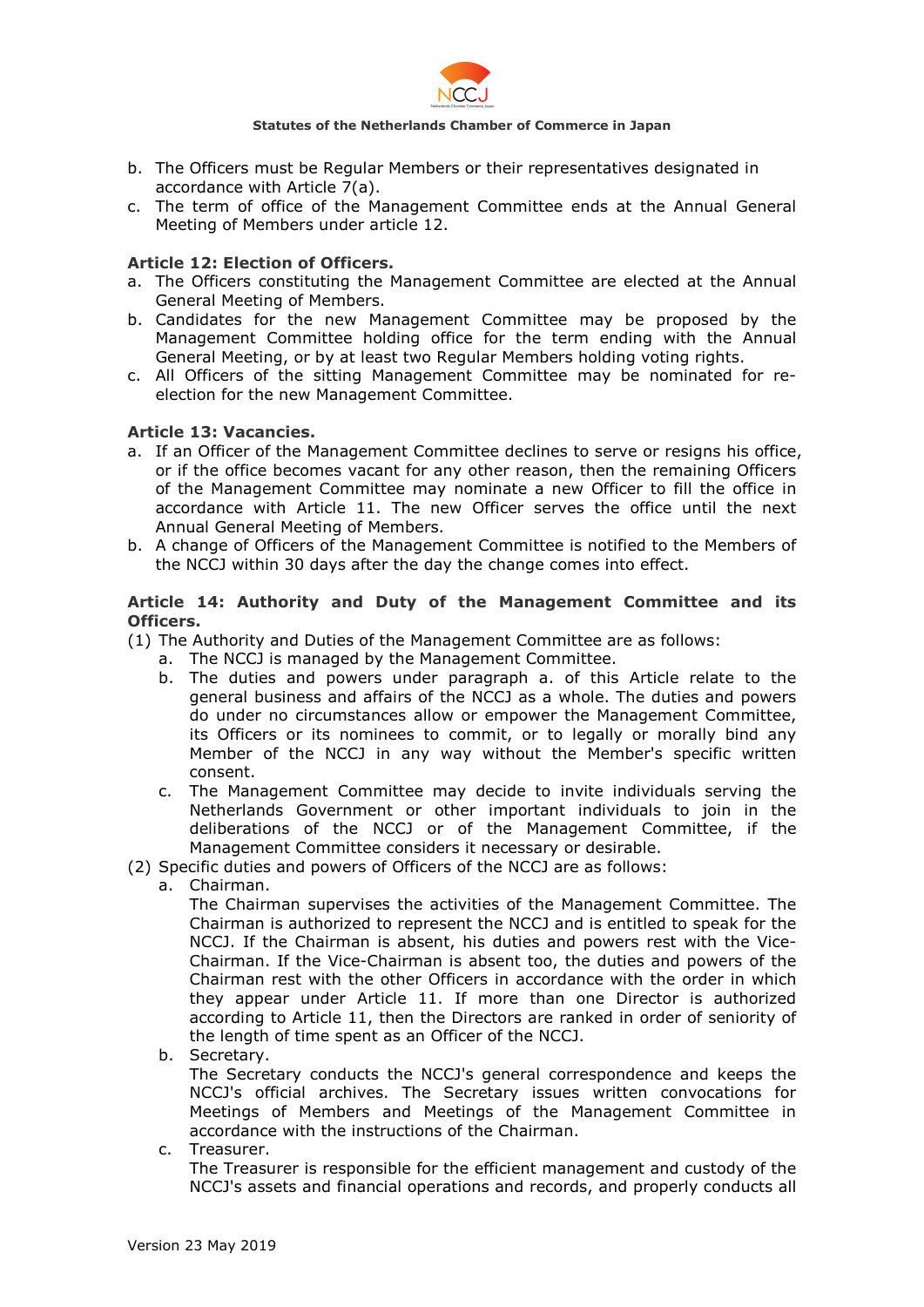

accounting procedures related thereto in accordance with the guidelines the Management Committee may lay down from time to time.

- d. Director.
	- A Director actively promotes the objectives of the NCCJ.

# **Article 15: Management Committee Meetings.**

- a. The Management Committee meets when necessary but at least once every month except for the months of July and August.
- b. Four Officers constitute a quorum at a Management Meeting. Decisions are taken by a simple majority of votes at a meeting for which there is a quorum. If the voting at a Management Committee Meeting results in a tie, the Chairman is entitled to render a casting vote to decide the issue under consideration according to his preference or may decide to refer the issue to a future management Committee meeting to be called within one month.

## **Article 16: Removal of Officers.**

An Officer of the Management Committee may be removed from office at any time by a resolution duly adopted at a General Meeting of Members.

## **Article 17: Subcommittees.**

- a. Subcommittees may be set up by the Management Committee. The Management Committee defines the terms of reference of the Subcommittee. The Chairman appoints and may remove the chairman of a Subcommittee after prior consultation with the other Members of the Management Committee.
- b. Subcommittee members are Regular Members of the NCCJ. Subcommittee members have no executive powers. The chairman of each Subcommittee reports to the Management Committee.

# **Chapter IV: Board of Trustees**

# **Article 18: Board of Trustees.**

- (1) The Management Committee may establish a Board of Trustees, for the purpose of:
	- a. enhancing the development and securing the continuity of the NCCJ; and
	- b. ensuring that the Management Committee is duly informed about the general views, opinions and concerns of the Dutch business community in Japan on any matters relevant to the NCCJ.
- (2) The Board of Trustees shall consist of appointed:
	- Honorary Members;
	- senior representatives of Regular Members;
	- senior representatives of the Dutch government, or any subdivision thereof; and/or
	- individuals of excellent standing within the Dutch business community in Japan.
- (3) The Board of Trustees shall operate with no less than three (3) Trustees and no more than nine (9) Trustees.

#### **Article 19: Appointment of Trustees.**

- a. The Trustees shall be appointed at the Annual General Meeting of Members.
- d. Candidates for the Board of Trustees may be proposed by the Management Committee holding office for the term ending with the Annual General Meeting, or by at least two Regular Members holding voting rights.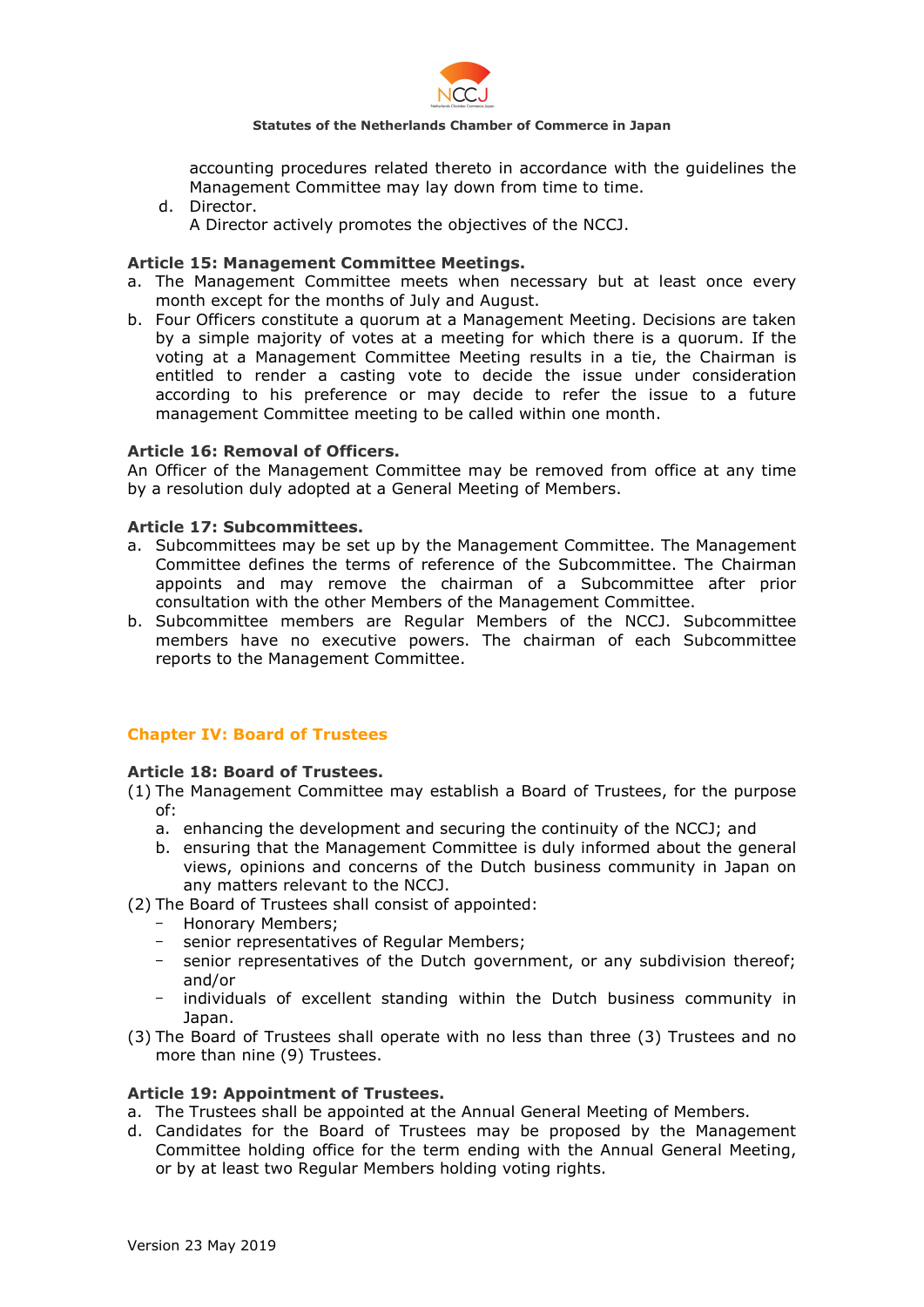

e. Each Trustee shall be appointed for a period of three (3) years, and may be reappointed for a subsequent period of three (3) years thereafter.

## **Article 20: Vacancies.**

- a. For any positions being or becoming vacant, whereby the number of vacant positions is equal to the difference between the maximum number of nine (9) Trustees and the actual number of appointed Trustees, the Management Committee may nominate a Trustee mid-term to fill the vacancy in accordance with Article 18. The new Trustee serves the office until the next Annual General Meeting of Members.
- b. Any changes in the composition of the Board of Trustees is notified to the Members of the NCCJ within 30 days after the day the change comes into effect.

## **Article 21: Authority and Duty of the Board of Trustees and its Trustees.**

(1) The Authority and Duties of the Board of Trustees are as follows:

- a. The Board of Trustees shall act as advisor to the Management Committee, providing non-binding advice upon the Management Committee's specific request or at its own initiative. The Management Committee will take such advice into due consideration in exercising its authorities and duties described in Article 14.
- b. The Board of Trustees may at any given time and at its own discretion request the Chairman of the Management Committee to inform them about any ongoing deliberations within the Management Committee. The Chairman of the Management Committee shall not unreasonably withhold such information, and shall provide the requested information in a timely manner.

## **Article 22: Board of Trustees Meetings.**

- a. The Board of Trustees meets when necessary but at least once every year, with a majority of the appointed Trustees present.
- b. The Chairman of the Board of Directors shall attend at least one meeting of the Board of Trustees every year, as an observer. In this meeting, the Chairman will brief the Trustees about relevant developments within the NCCJ as well as ongoing deliberations within the Management Committee.
- c. Every such meeting shall be chaired by one of the Trustees elected on the occasion of the meeting.

#### **Article 23: Removal of Officers.**

a. A Trustee may be removed from office at any time by a resolution duly adopted at a General Meeting of Members.

# **CHAPTER V: CHAMBER MEETINGS**

#### **Article 24: Classification and Conduct of Meetings.**

- (1) Meetings of the NCCJ are classified as follows:
	- a. Annual General Meeting of Members. The Annual General Meeting of Members is held every year within two months after the end of the Financial Year of the NCCJ.
	- b. The agenda for the Annual General Meeting of Members includes at least the following issues:
		- (a) the Chairman's annual report,
		- (b) the Treasurer's annual financial statements, report and budget,
		- (c) election of the Management Committee,
		- (d) appointment of Auditor(s).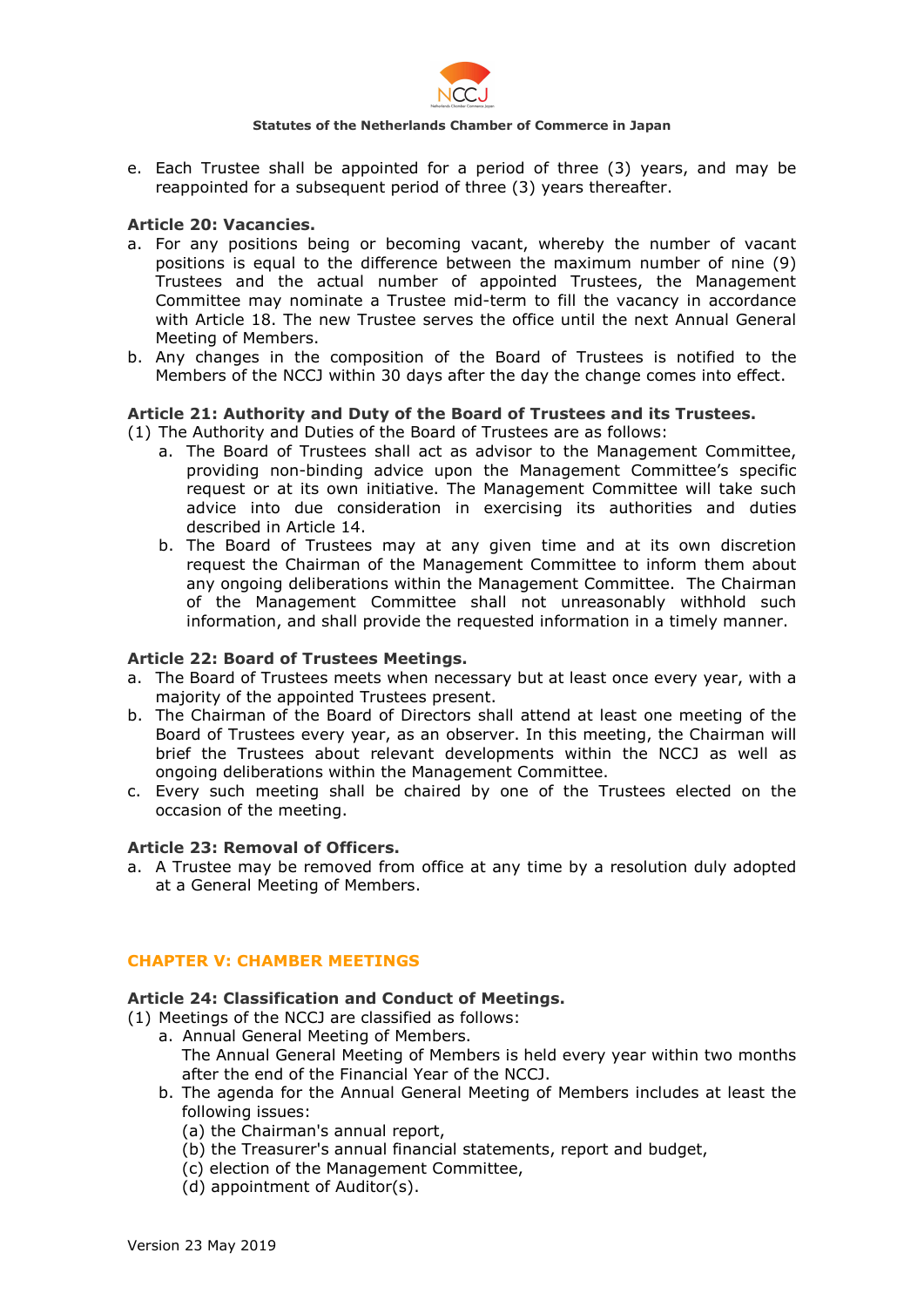

c. General Meeting of Members.

The Management Committee may call a General Meeting of Members at its own initiative. The Management Committee shall call a General Meeting of Members within one month after a written request to hold the Meeting is received by the Secretary of the NCCJ from at least three Members holding voting rights. The request must specify in detail the issues to be dealt with at the Meeting.

d. Informal Meetings.

The Management Committee at its discretion may invite Members and guests to informal meetings and social gatherings of any kind. No decisions concerning the NCCJ's business and affairs may be adopted at such meetings.

(2) The Chairman, or in his absence the Vice-Chairman, presides over and is responsible for the proper conduct of all Meetings of the NCCJ. If both the Chairman and the Vice-Chairman cannot attend a Meeting, then the Management Committee decides which other Officer presides over the Meeting.

## **Article 25: Convocation of Meetings.**

The Management Committee shall arrange, at least two weeks before an Annual General Meeting of Members or a General Meeting of Members, the written notices to be sent to all Members and Trustees, stating the issues, time and place of the Meeting. No other issues than stated in the notice may be subject to voting at the Meeting.

## **Article 26: Quorum and Voting.**

- a. Fifty-one percent of the Members holding voting rights constitutes a quorum at all meetings of the NCCJ.
- b. If a quorum is not present within half an hour after the starting time of the Meeting, then the Meeting is adjourned and written notice is given to the Members within three weeks after the adjournment, stating the time and place of the Meeting adjourned. The notice is sent at least one week before the date on which the Meeting is reconvened and no quorum is required for the Meeting adjourned.
- c. At all Meetings, decisions are taken and elections decided by at least a majority of Members holding voting rights present or represented, unless otherwise provided in these Statutes.
- d. If voting concerns membership or election of individuals, then voting is secret by the use of ballots if so proposed by the Management Committee or if so requested by a Member holding voting rights.

# **CHAPTER VI: FINANCIAL YEAR AND FINANCIAL STATEMENTS**

#### **Article 27: Financial Year.**

The Financial Year of the NCCJ begins with 1 April, and ends on 31 March of the subsequent year.

## **Article 28: Assets.**

Assets of the NCCJ from which the NCCJ's expenditure are paid derive from the following:

- (1) Annual Contributions,
- (2) Revenues from the business of the NCCJ,
- (3) Interest accruing from assets,
- (4) Any other revenues.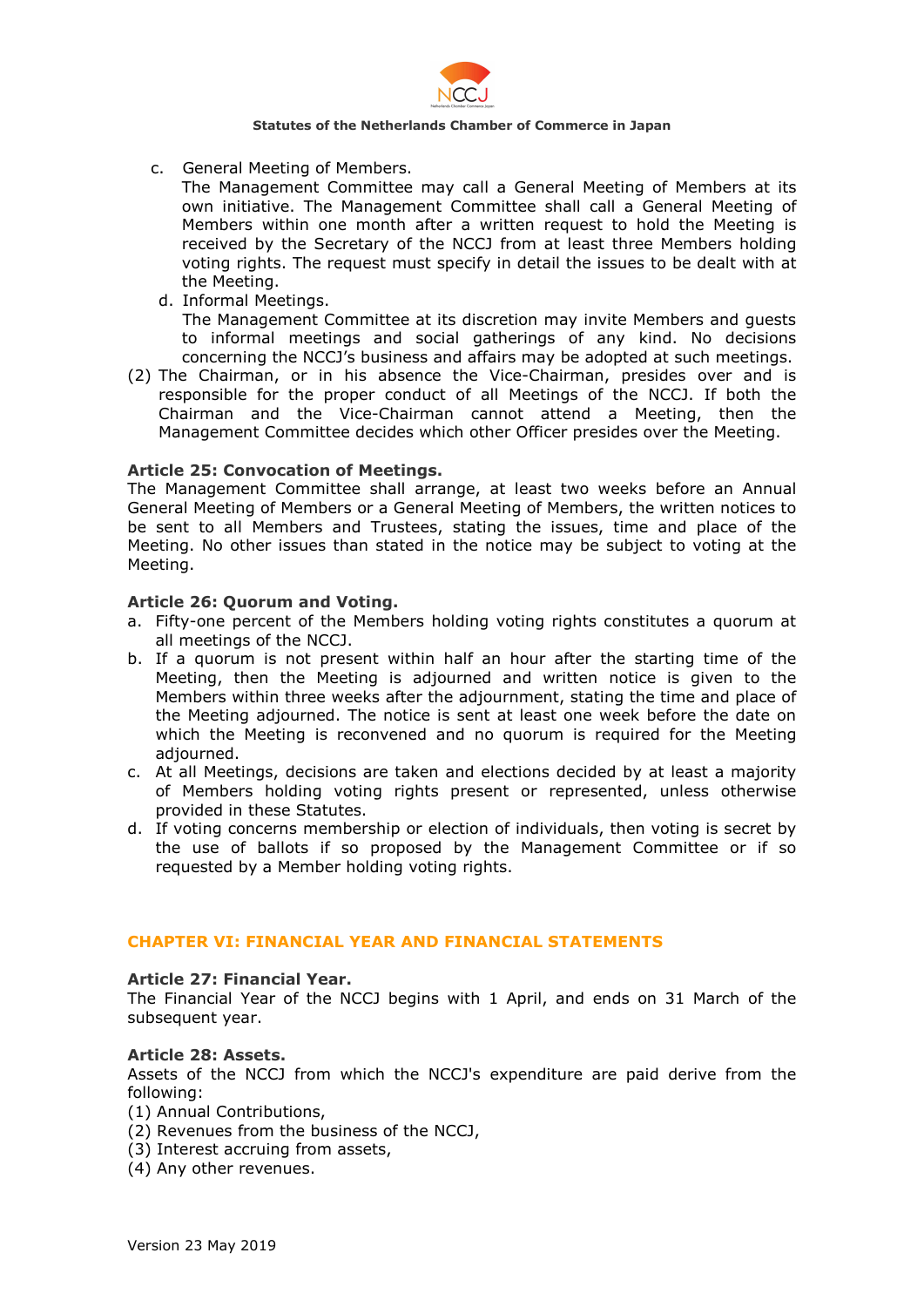

## **Article 29: Financial Statements.**

- a. The Treasurer maintains up to date records of the NCCJ's assets and liabilities, and of the NCCJ's income and expenditure.
- b. After the end of the Financial Year, the Treasurer shall timely prepare the NCCJ's Annual Financial Statements for that year and the proposed Budget for the subsequent Financial Year, and shall present it to the Management Committee for consideration and approval and for subsequent submission to the Annual General Meeting of Members.

## **Article 30: Audit.**

- a. At each Annual General Meeting of members one or more Auditors of the NCCJ are elected. The Auditor(s) must be Regular Member(s). The Auditor(s) is/are chosen amongst candidates proposed by the Management Committee or by at least three Members holding voting rights.
- b. The Auditor(s) shall examine and certify the accounting and financial Statements of the NCCJ for the Financial Year ending on 3l March of the subsequent calendar year before submission of the annual Financial Statements to the Annual General Meeting of Members.

# **CHAPTER VII: AMENDMENTS TO THE STATUTES AND DISSOLUTION OF THE CHAMBER**

#### **Article 31: Amendments to the Statutes.**

- a. The Management Committee or at least three Members holding voting rights may propose amendments to these Statutes.
- b. The amendments are presented, together with any recommendations of the Management Committee if any, to the Annual General Meeting of Members or General Meeting of Members, at which Meetings action may be taken.
- c. The text of the proposed amendment is sent to each Member holding voting rights together with the notice calling the Meeting.
- d. At the Meeting, the proposed amendment is submitted for decision by the Members, and the amendment is adopted if it is approved by at least two-thirds of Members holding voting rights present or represented.

# **Article 32: Dissolution of the NCCJ.**

- a. A proposal to dissolve the NCCJ is adopted if it is approved at a General Meeting of Members or Annual General Meeting of Members by at least seventy five percent of the Members holding voting rights present, and if the agenda of the Meeting includes the proposal.
- b. A Meeting that has the objective to dissolve the NCCJ may be called by the Management Committee, or at the request of at least sixty percent of the Regular Members, which Members must be present at the Meeting within half an hour after the starting time of that Meeting. If sixty percent of the Regular Members are not present on time, then no voting takes place regarding the proposal to dissolve the NCCJ and the proposal is deemed as been withdrawn.
- c. At the Meeting at which a decision to dissolve the NCCJ is taken, it is also decided in what manner any disposable assets, after satisfaction of the NCCJ's debts and obligations, are disposed of. If the Meeting decides to dispose of assets in favour of Members, then the disposal is made to all Regular Members that are residents or that are legally represented in Japan at the time of the dissolution. The assets are shared between these Members in proportion to the aggregate amount of contributions made by each Member in the Financial Year in which the Meeting is held and in the four years preceding that year.